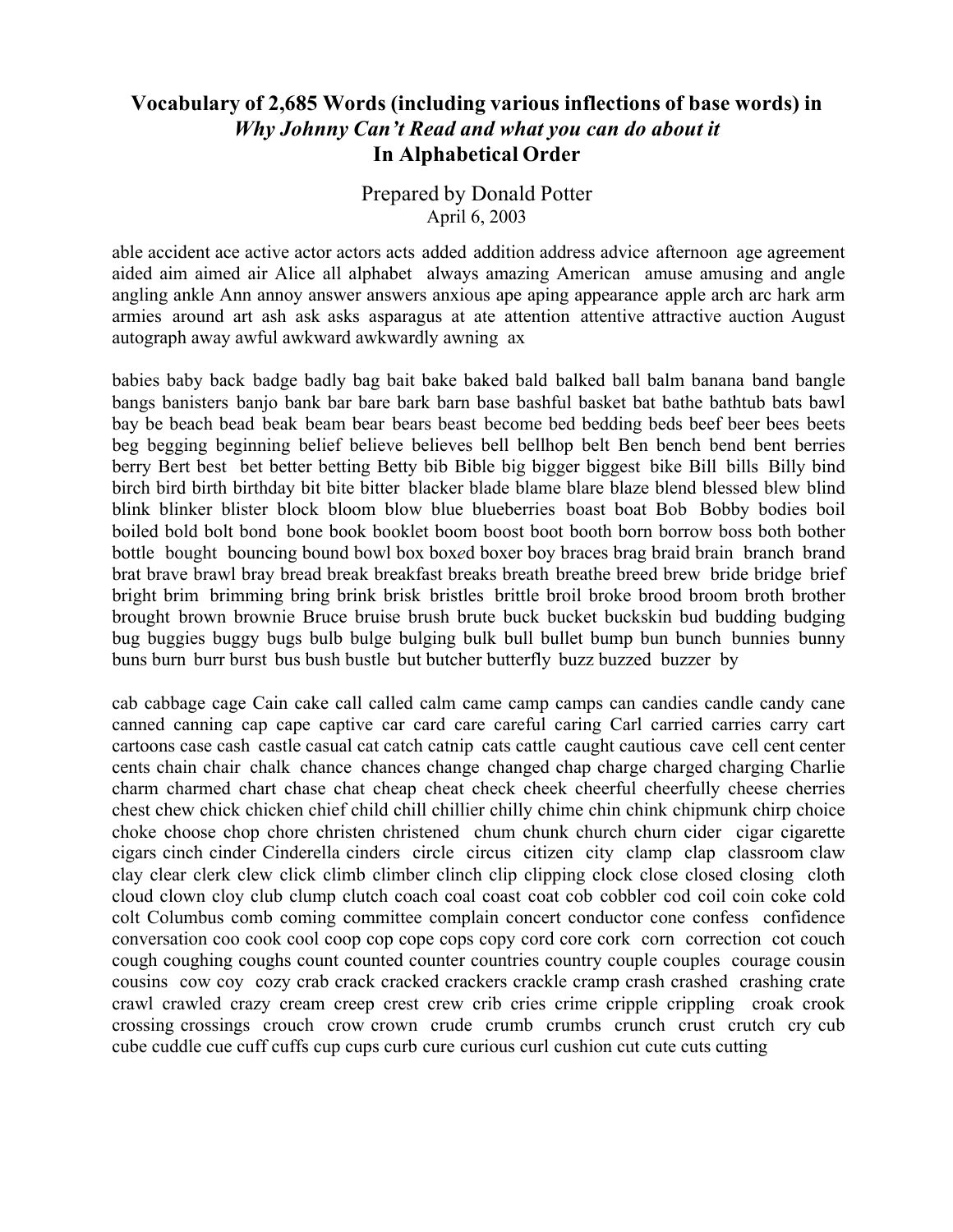dabbing dad daddy daily daisy damage damaged damp Dan danced dancer dances dancing dandy danger dangerous dangling dare dark darn dart dash date daughter Dave dawn day daze dead deaf deal death debt December decision deck deed deep deer delicious democracy den dentist desk detective dew Dick dictionary did die died difficulty dig digging digs dike dim dime dine dining dinner dip dipper dipping dirt dirtiest discover dish dishpan ditch dive dizzy dock doctor dodge doe dog doll dome Don dose dot dote double doubt down doze drab drain drank drape draw drawn dreaded dream dreamy dress dresser drew dried drift drill drink drip drive drizzle drizzly drool droop dropped dropper drove drown drug drum drummer drumming drunk dry duck ducks due duke dull dumb dumbest dump dunk dusk dust dustpan dusts

each ear earth east Easter easy eat Ed edge edgy education egg eight eighteen eighty electric elephant elevator elf Elizabeth elms emergency emperor empty end energy engine engineer enjoyment enormous enough entertain Eskimo Eve exception exchanging exciting exclaiming excuse exit expensive expression expressions

face faces fact facts fad fade fading fail faint fair fairies fairy faith fake fall family famous fan fancy far fare farm farmer fashionable fast fasten fat fate father fault favor favorite fear feather featured February feed feel feet felt fences fencing fern fetch fib fibbing fiction fiddle fidget fidgety field fiend fierce fifth fifty fig fight file files filing fill filled filling find fine fins fir fire firing firm first fish fished fishpond fishy fist fit fitting five fix fixed fixtures fizzle flag flake flame flap flare flash flavor flavors flaw flea flee fleet flew flicker flies flight flint flip float flock flop flour flow flowers flue fluke flute fly foam foe foggy foil foist fold folk followed follower fond food fool foot for force forced forge fork form fort forty ought foul found fowl fox fraction fractions frail frame Fran France frank fraud Fred free freight fresh fried fright frightened frill frills fringe fringes frock frog frosting frown froze fruit fruitful fry fudge full fully fumble fun funnier funniest funnily funny fur furl furry fuse fuses fuss fussed fussy future fuzz

gadget gadgets gain gale game gang gap gape garbage gardener gas gash gate gathered gave gaze gazing gear gem Gene generous gentle gentleman gently George germ German Germans germs get ghost gift gifts ginger girl glad glade gladly glance glanced glances glare glide glimmer glint globe glow glue gnarled gnash gnashing gnat gnaw gnome gnomes gnu go goal goat goblin God gold good goodness gorgeous gorilla got gown grabbing grace gracious grade grain grand grape grate grateful gratefully grating grave gravy gray great greatness green greeted grief grill grin grind grip gripe gristle groan grocer groceries grocers grope grouch ground grove grow growl grown growth grudge grumble grunt gulp gulps gum gun guns Gus gush guzzle gym gypsy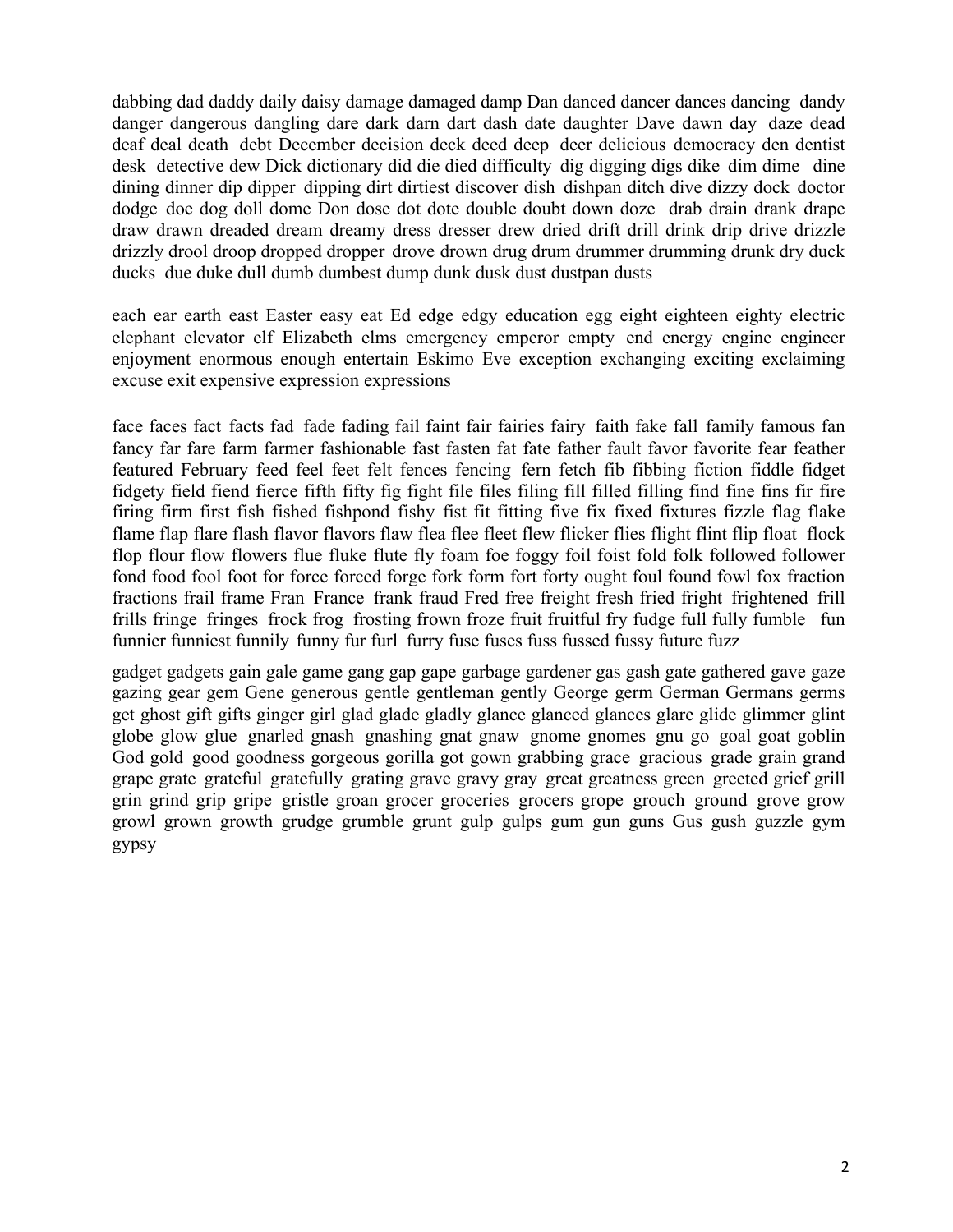hack had hag hail hair half hall halt ham hamburger hamster handbag handful handily handle hands handsome handsomely handy hang happier happiest happily happy hard hardly hare harm harp hash haste hasten hat hatbox hatched hate hatrack hats haul hawk hay haze he head heal health healthy heap hear heard heat heaven heavier heavy hedge height help helped helper helpful helpfully helps hen hens her Herbert herd here hers herself hide high highest hike hill hills him hinges hint hints hip hire hissed hit hitch hitched hive hobble hoe hog hoist hold hole holiday honest honor hood hoof hook hoop hop hope hoping hopping hops horn hose hot hound hour hours how howl hue huff huffed hug huge hugging hum humble hump hums hunch hungrier hungrily hunt hurl hurried hurries hurry hurt hush hushed hustle hut hymns hyphen

ice icing impatience importance impossible income independence influence ink innocence instead instructor invitation itch ivy

Jack jail jam Jane janitor January jar jaw jay jazz jealous Jean Jefferson jelly jerk jerked jet Jew jeweler Jill Jim Jimmy jingle job Joe John Johnny join joint joke jolt jostle joy judge juggler juice juicy jump jumped jumper jumps June jungle junk juries jury just

Kate keel keen keep keg kept kettle kick kicking kill kind kindly king kiss kissed kisses kit kitchen kite kitty knack knave knaves knee kneel knelt knew knife knight knights knit knitting knob knock knocking knot knots know known knuckles

lace lack lacy lad ladder ladies ladle lady lair lake lamb lame lamp land lane lantern lap lapdog lard larger lark lash last latch late lather laugh laughing laughter launch law lawn lay lazily leaf lean leap leaped leapfrog learn learned leather lecturer ledge left leg lemon lend lent less let letter letting liberty lick licking lid lie lies life lift lifts light lighting lightning like liked likely liking limb lime limp line lining link lip lips lipstick lisp lisps list listen live load loaf loan loathe lobe lobster lock locket lodge log loin lonesome long longest look loop lord lot loud low luck luckier Luke lump lumps lunch lungs lute

ma mad made magic maid mail mailbox main make male malt man manager mane mangle mansion map march marched mare Marge mark married marsh marvelous Mary mash masks mass mastiff mat match matched mate mats matted matting Max may me mean meant measure measured meat meddle meddling medicine meek meet melt melts men mend mends mention mentioned merchandise mercy mess messy Mexico mice midget midnight might mighty Mike mild mile milk milks mill mince mincing mind mine mink mint miserable miss missing Mississippi mist mistress mix mixed moist mole Monday monk moo mood moon mop mope more moss moth mother motor mouth mow much mud muddle muddy muff mug mule murderer mush musician must mustang mustard mute mutt my mysterious nagged nagging name naming Nancy nap napkin napping Nat nation native natural naturally nature naughty navy near nearly neat neck Ned need needed needle neighbor nephew nervous nest nestle nests net new New York news newspaper next Nick niece nieces night nip no nod noise noisy noodles nook noon north nose not notch note notice November now nude nudge nudges nudging nuisance numb numbers nun nutty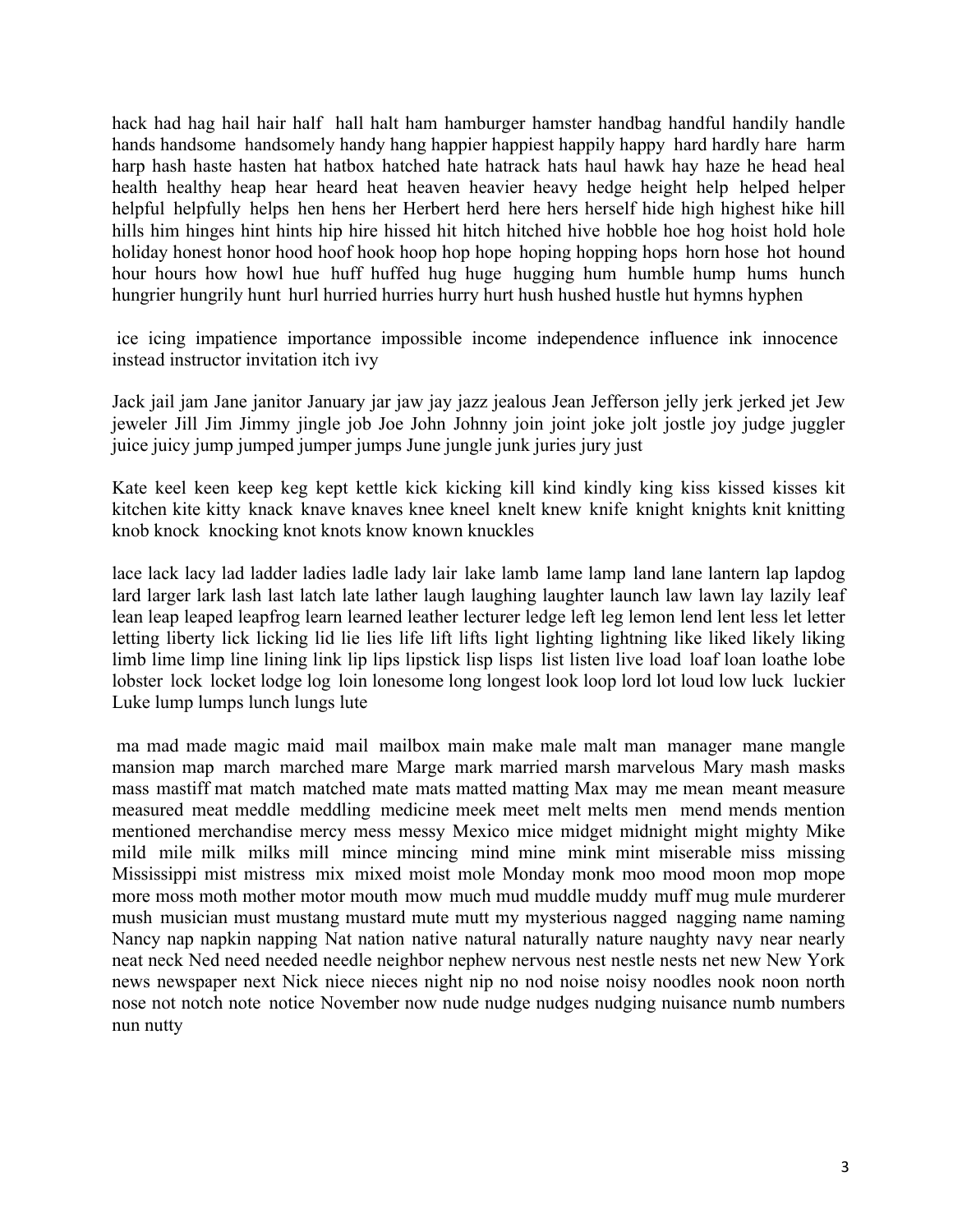oak oar oath oatmeal oats occasion office often oil old or orange orphan other ouch ought ounce ounces our out outcome owl ox

pa pace pack package packages padded padding padlock page paid pail pain pair palm palms Pam pamphlet pan pane pansy pants parcel pardon paring park parked parking part parties party pass passage passengers passive past paste pat patch patched patience patient Paul pause pave paw pay peace peach peak peal pear pearl pearls pears peas peddler peek peel peevishly peg Peggy pen pencil penny pension pepper perch perfection performance permanent permission pest pet Pete pew pharmacy Phil Philip phone phoned phonies phony photo photograph phrase pick picture pictures pie piece pieces pier pierce pig pigeon pigs pike pile pill pills pin pinch pinched pine pink pinned pipe pit pitch place plain plane planned plate platter play played please pleased pleasure pleasures pledge plight plot plum plumber plump point pointed pointer poise poke pole pond ponds pony pool poor pop porch pork port positive positively pot pouch pounce pounced pound pout practical praise prank prattle pray preach preached preacher precious preference president press pride priest prince princess print privet prize prompt prophet proud providence prune pudding puff puffed puffy pull pulling pump pumps punch punishment pup puppies pure purr purring push pushing pussy put putting puzzle puzzles

quack quail quaint quake quality quantity quarter queen queer quench question questions quick quicksand quill quilt quit quite quitting quiz quizzical

rabbit raced races racing rack rag rage raid rail railroad rain raincoat raise rake Ralph ramp ranch rank rap rare rash rat rate rather rating raving raw ray razor reach reaching ready reap red redskin reed refreshments repeat reply residence rest restaurant rested rests return reward rib ribs rice rich rid riddle ride ridge right rim rime rind ring ringlet rink rip ripe rips rise roach road roam roar roast rob robbed robe robed robin rock rocker rode roll rolled Rome roof room roomier root rope rose roses rosy rough roughly round rouse row Roy rubber rubbing Rube rude rug rugged rule run rung running ruse rush rust rustle rye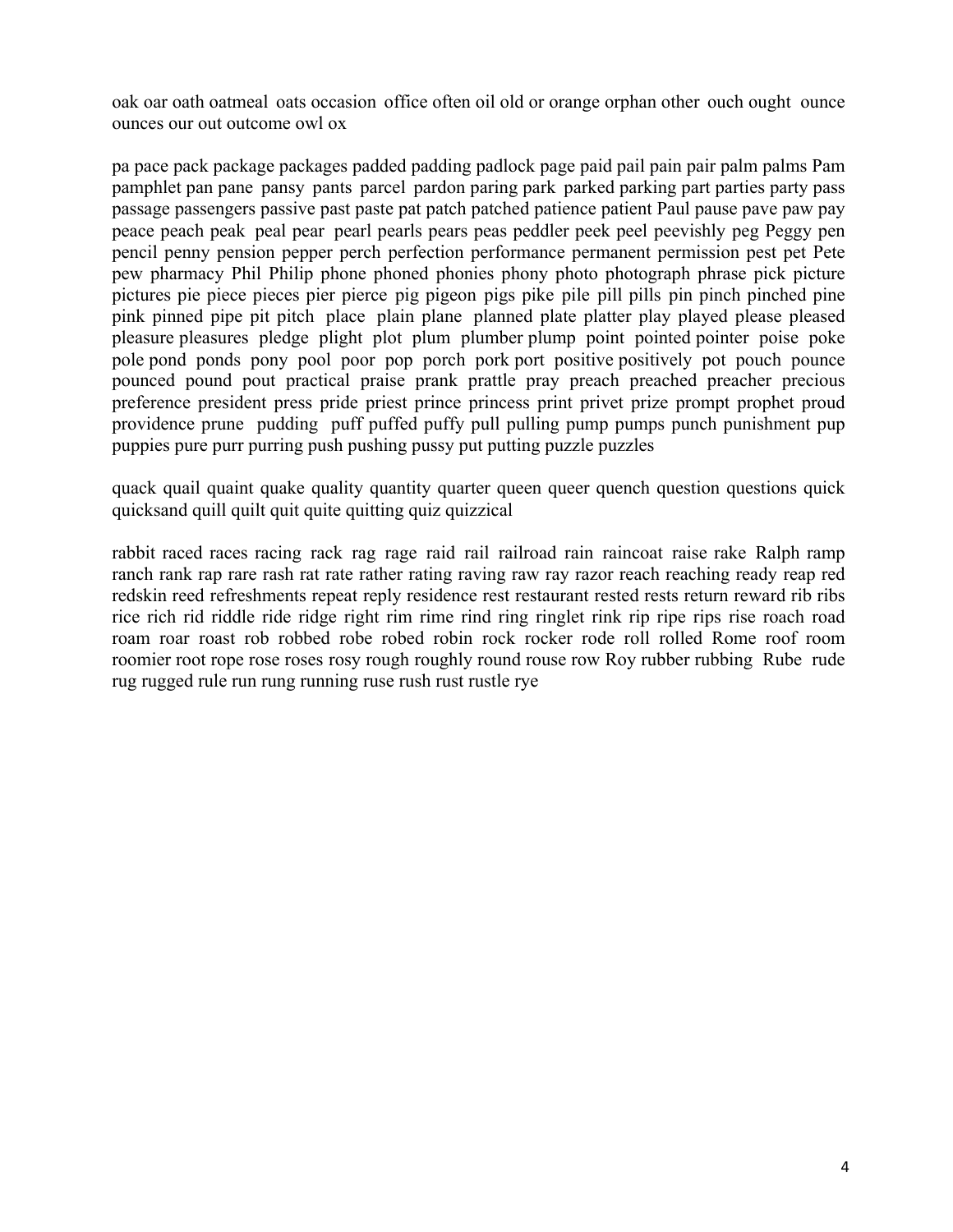sack sad sadder saddle sadly safe sagging sail sailed sailor saint sale Sally salt Sam same sand sandy sane sash Saturday save saw say scamp scar scare scarf scarlet scat school scold scoop scope scorch score scorn scout scraping scrapping scrappy scratched scream screen screw scroll scrub scuffed scurried seagull seal seam seaport search seat seated secretary see seed seek seem seen seethe seething self selfishly sell sells send September serious service set setting settle shade shadow shady shake shame share sharing shark sharp shave shawl she sheep sheepish sheer sheet shield shin shine shipping shirk shirt shook shoot shopper shopping shore short shortly shortness shout shouted show showers shriek shrieked shrieks shrimp shrub shrug shutters shutting shy sick sickle sickly side siege sift sigh sight silk silliest silly simple sin since sing singe single sink sip sipping sips sir Sis site sitting six sixty size sizzle skate sketch skimming skip skipped skipper skipping skirt sky slack slammed slap slate slaughter slave slay sled sledding sledge sleep sleepily sleigh slew slice sliced slicing slick slide slight slink slip slipper slipping slope slot slow sly small smart smartest smile smith smock smoke smoked smooth smudge smudgy smug snack snag snail snake snap snapped snappy snare snatch sneezed snicker sniffed snip snoop snore snort snout snow snowball snuggle so soak soaked soap soar sob sobbing social sock soften soil sold sole somehow someone something sometimes song soon soot soothing sore sort sought sound sour south space spaced spaces spade span spare spark speak spear special speech speed speedily spelling spice spick spicy spike spill spin spine spinning spire spirit spit spite splash splashed splint spoil spoke spook spool spoon sport spotted spout sprawl spray spread spreading spring sprout spruce spur spy squall squander square squash squeak squeal squeezed squint squirm squirt stab stabbing stacked stage stain stairs stale stalk stall stamped star starch stare staring start state station stay steady steak steal steam steamboat steel steep steer stem step stepped stern Steve stew stick stile stingy stir stirring stitch stitched stocking stole stone stood stool stoop stop stopped stopper store stories stork storm story stout stove straight straighten strain strange stranger strangers strangest strap straw stray stream street stretch strew strewn stride strike string strip stripe stroke stroll strong stub stuffed stunning such suck suddenly Sue suit sulk sulks sum summer sun sunbeam Sunday sunk sunnier sunniest sunset supper suppose supposing surf surprising surrounded suspicious swallow swamp swan sway swear swears sweat sweater sweaters sweating sweep sweet swell swept wig swim swine swipe switch sword swords sworn

table tables tack tackle tackles tag tail tailor take tale talk tall tame tan tangle tank tap tape taping tar taste taught taunt tax tea teach team tear tease teasing teaspoon Ted teem teething telegraph television tell tempest tense tent test tested thank Thanksgiving that thaw them then these thick thief thieves thigh thin thing think third thirst thirsty thirty this thistle thistles Thomas thorn those though thought thrash thread threads threatening threw thrift thrill throat throne throw thrush thumb thump thundering thunderstorm Thursday tick tide tie tied tile Tim time tinge tinsmith tip tipped tipping tire tiresome toad toaster toe together toil told toll Tom tomcat tomorrow tone too took tool tooth top topnotch topping tops torch torn touch touches touchy tough tougher tow tower town toys traced trade trail trailed train traitor tramp transportation trap trapped trapper tray tread treads treasure treat tree trench trick tried trigger trimming trip tripped triumph troop trophy trot trouble troubles trout truce truck true trust try tub tube tub stuck Tuesday tug tumbler tune turn twenty twice twig twin twine twirl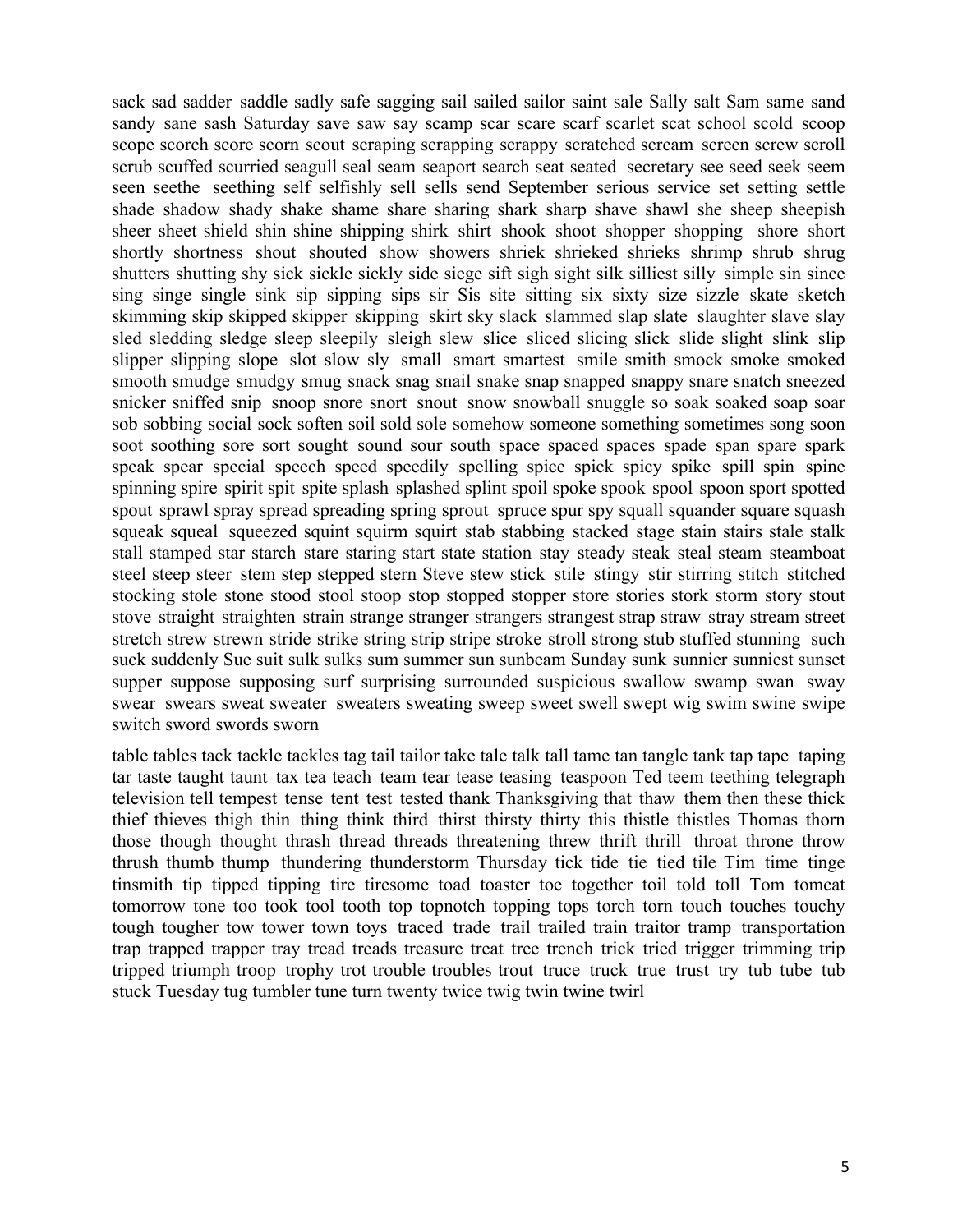uglier ugliest ugly uncle understand unfit unhappiness unties untrue upper upset urge urgent us use usual usually

vacation vacations vain Valentine van vanilla vanish varied varies vase veal vest vice vicious vine vinegar vision visitor visitors vivid voice vote

wade wag wage wages wail wait wake walk wall Walt wander wandering want warden warm warmer warn warning wars wash washing Washington waste wasteful watch watches watchful water wave wax way we weak wealth wealthy wear weather web wedge weed weeds week weep weigh weight welcome well went wept west western wet whack whale what wheat wheel wheeled when whether which whiff while whim whine whip whipped whipping whirl whisk whiskers whistle white whittle whoa why wicked wide wife wig wigs wild will win window wine wing winks winner winter wiped wiping wire wise wish wished witch with wither wittily witty woe woke wonderful wood wool word words wore work worker world worm worms worn worries worry worse worship worst worth wrap wraps wreath wreck wrench wrest wrestle wretch wretched wring wrist write written wrong wrote

yard yarn yawn year yeast yell yellow yesterday yet yield yolk young younger zeal

zest zip zipper zoo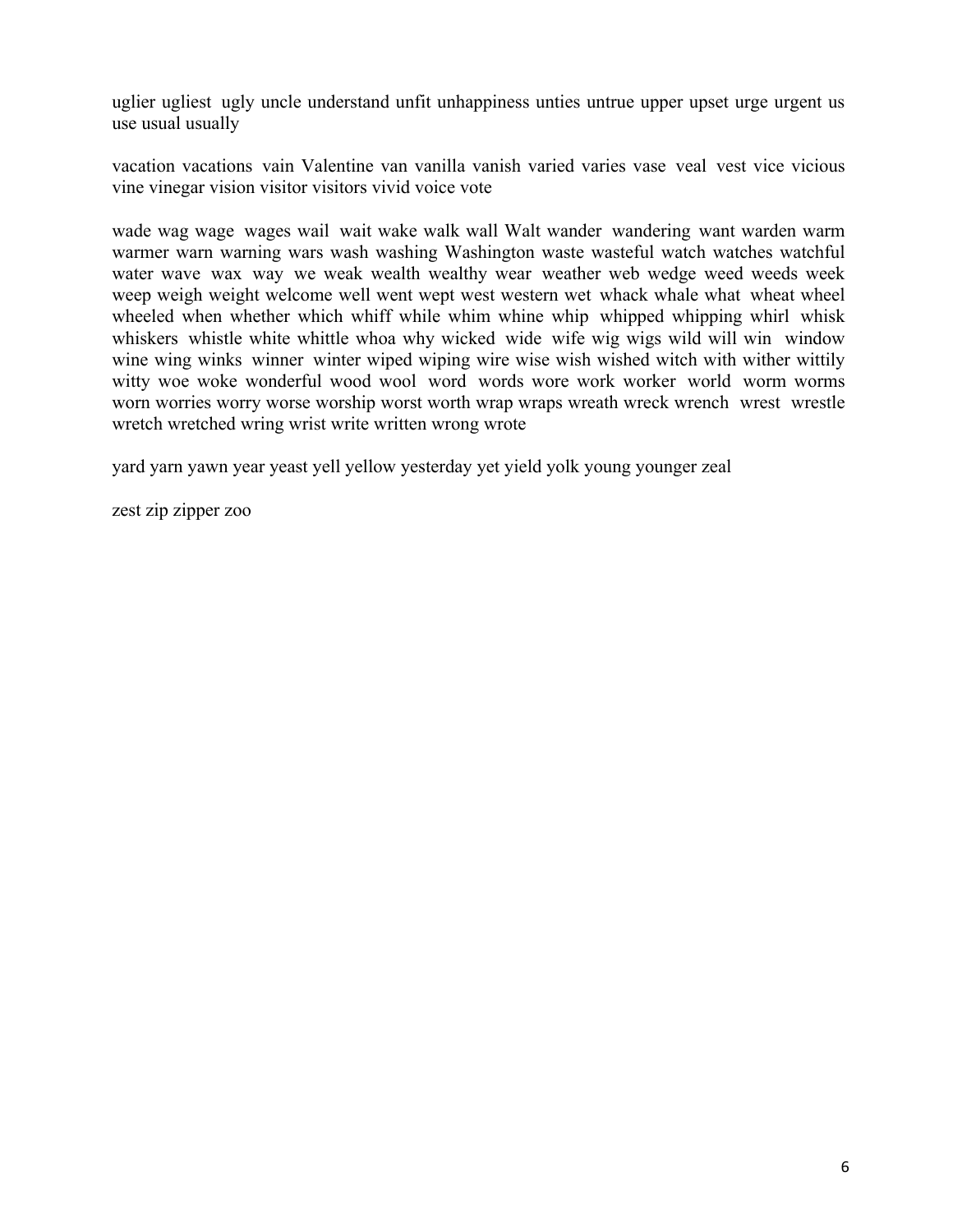## **Note from Internet Publisher: Donald L. Potter**

September 28, 2010

I did this study on April 2, 2003. It has been on my computer hard drive since then.

This year I am using Flesch's Exercises in my tutoring more than I have the last few years. In the light of the tremendous success I have had helping students plagued with Artificially Induced Whole-Word Dyslexia, I decided that it was a propitious time to publish this study for those interested in the vocabulary used in Flesch's method.

All the words in Rudolf Flesch's *Why Johnny Can't Read and what you can do about it* (1955) were typed into a *Word* document and then sorted into alphabetical order. Mr. Potter read through the alphabetical list of words deleting all duplicates. Finally, using the word count feature in *Microsoft Word,* he counted the remaining words. There are a total of 6,225 words in Flesch's program, but only 2,685 different words, counting inflected words as separate words. This is a very high number compared with typical look-and-say/whole language programs. The fact that tens of thousands of parents taught their children to read with this program **before** they went to school demonstrates its vast superiority over other methods.

Flesch's program is a pure phonics-first, single-letter phonics approach to teaching beginning reading. It is, also, the approach of choice for the remediation of students who failed to learn to read with the whole-word (Look & Say, Whole Language, Guided Reading, Balanced Literacy) method.

For more information on the harmful effects of the whole-word method of teaching beginning reading, and the overwhelming advantages of phonics-first, visit the Education page of the www.donpotter.net website.

My Flesch Phonics Audio Page is loaded with information on Flesch's method and how to teach it so that all children can learn to read without guessing.

http://donpotter.net/education\_pages/flesch\_audio.html

Document updated on 2/8/2014.